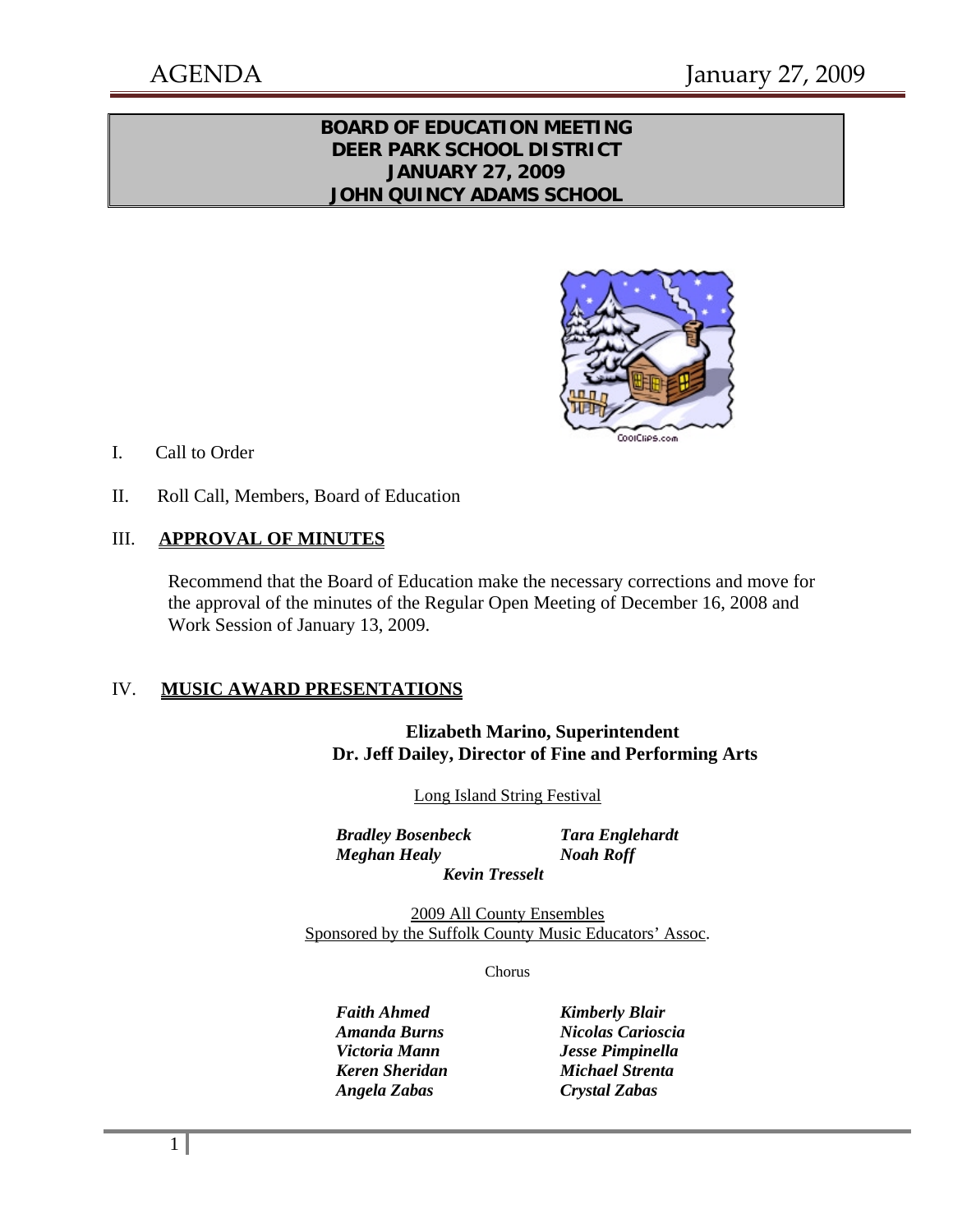#### *Band*

 *Andrew Acuna Trevor Bernard Michael Cox Chandler Fahrenkrug* 

 *Dawn Krause Samantha Panzenbeck* 

#### *Orchestra*

 *Nicholas DiModica Steven Giunta Meghan Healy Noah Roff Emma Rosenthal James Walsh* 

*NYSCAME ALL COUNTY ENSEMBLES Mixed Chorus*

 *Brian Guinta Tahirina Khan Michael Negron* 

 *Matthew Engle Courtney Fekete* 

#### *Orchestra*

 *Bradley Bosenbeck Eric Wuu* 

#### *Women's Choir*

 *Dayna Fisk Victoria Garbarino Michelle Jones* 

*ALL STATE ENSEMBLES*

*Orchestra*

 *Bradley Bosenbeck* 

#### *Chorus*

 *Dayna Fish Victoria Garbarino Michelle Jones Michael Negron* 

 *ALL EASTERN ENSEMBLES*

*Orchestra Bradley Bosenbeck* 

 *Chorus Michael Negron* 

### V. **NEW BUSINESS**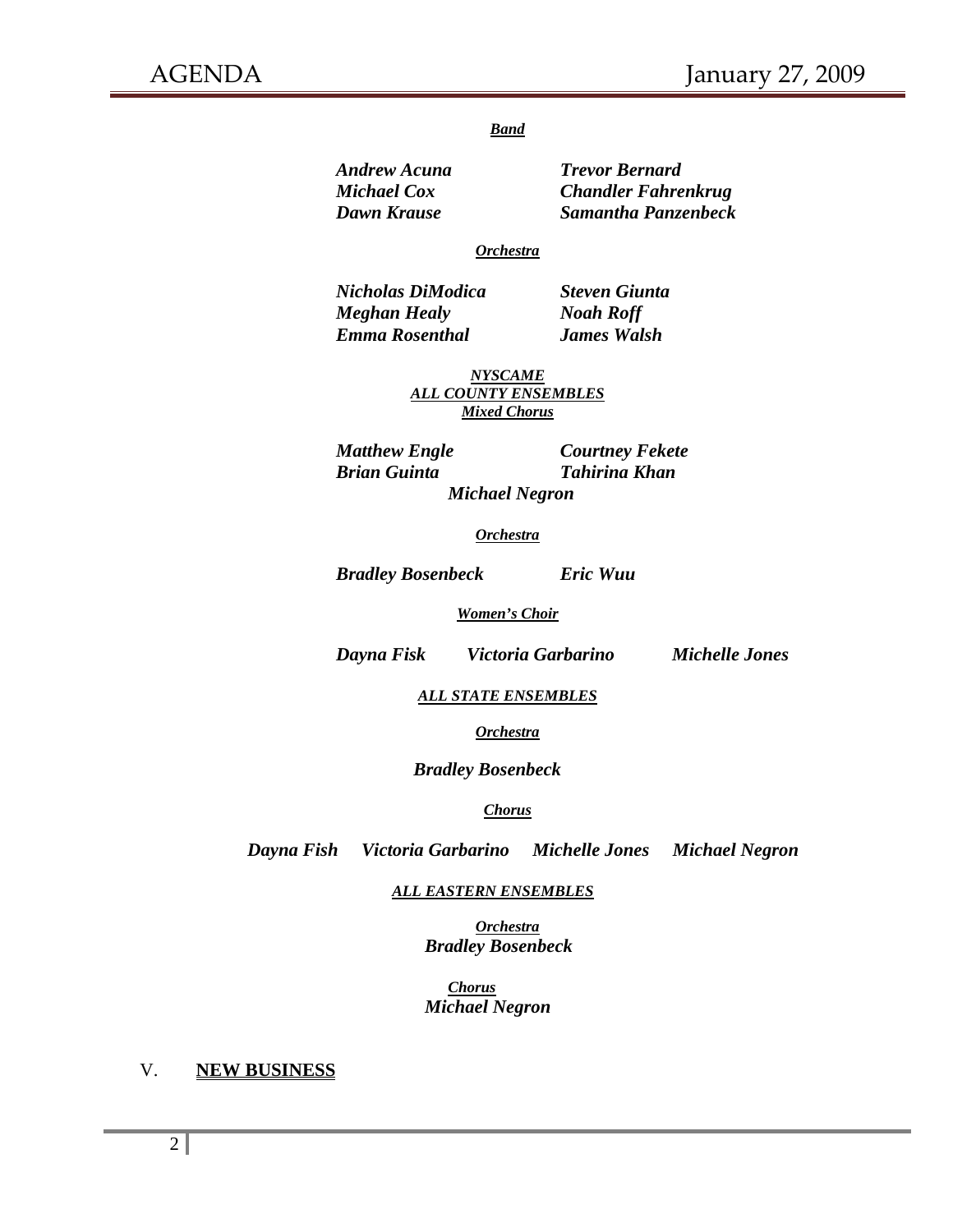### 1. **BOARD POLICIES/SECOND READING & ADOPTION**

RECOMMEND, that the Board of Education approve the following resolution:

BE IT RESOLVED, that the Board of Education approve the revisions to the following Board of Education policies:

 Policy # 5110 – School Attendance Areas Policy # 6640 – Inventory Policy # 6680 – Internal Audit Function Policy # 1120 – School District Records Policy # 5206 – Secondary Extra Co-Curricular & Athletic Eligibility Policy\* Policy # 4200 – Curriculum Management Policy # 4526 – Computer Use in Instruction Policy # 1800 – Gifts from the Public

BE IT FURTHER RESOLVED that said polices will be incorporated into the Deer Park School District Policy Manual.

#### **\*Policy 5206 will become effective July 1, 2009**

#### 2. **FIRST READING – REVISED BOARD POLICIES**

RECOMMEND, that the Board of Education approve the following resolution:

RESOLVED, that the Board of Education make the necessary revisions to the First Reading of the following Board of Education policies:

Policy # 4321 – Programs for Students with Disabilities Under the IDEA and New York State Education Law Article 89 Policy #4321.12 – Use of Time Out Rooms, Physical Restraints and Aversives Policy #8630 – Computer Resources and Data Management Policy #6690-E – Audit Committee Charter Policy #8414.5 – Alcohol and Drug Testing of Bus Drivers

#### 3. **DISPOSAL OF EQUIPMENT/ NON-OPERATIVE SCOREBOARD @ RFMS**

RECOMMEND, that the Board of Education approve the following resolution:

BE IT RESOLVED, that the Board of Education approve the disposal of the following item at the Robert Frost Middle School:

| Make:  | Daktroniks (production date 9/94) |
|--------|-----------------------------------|
| Model: | <b>BB10135</b>                    |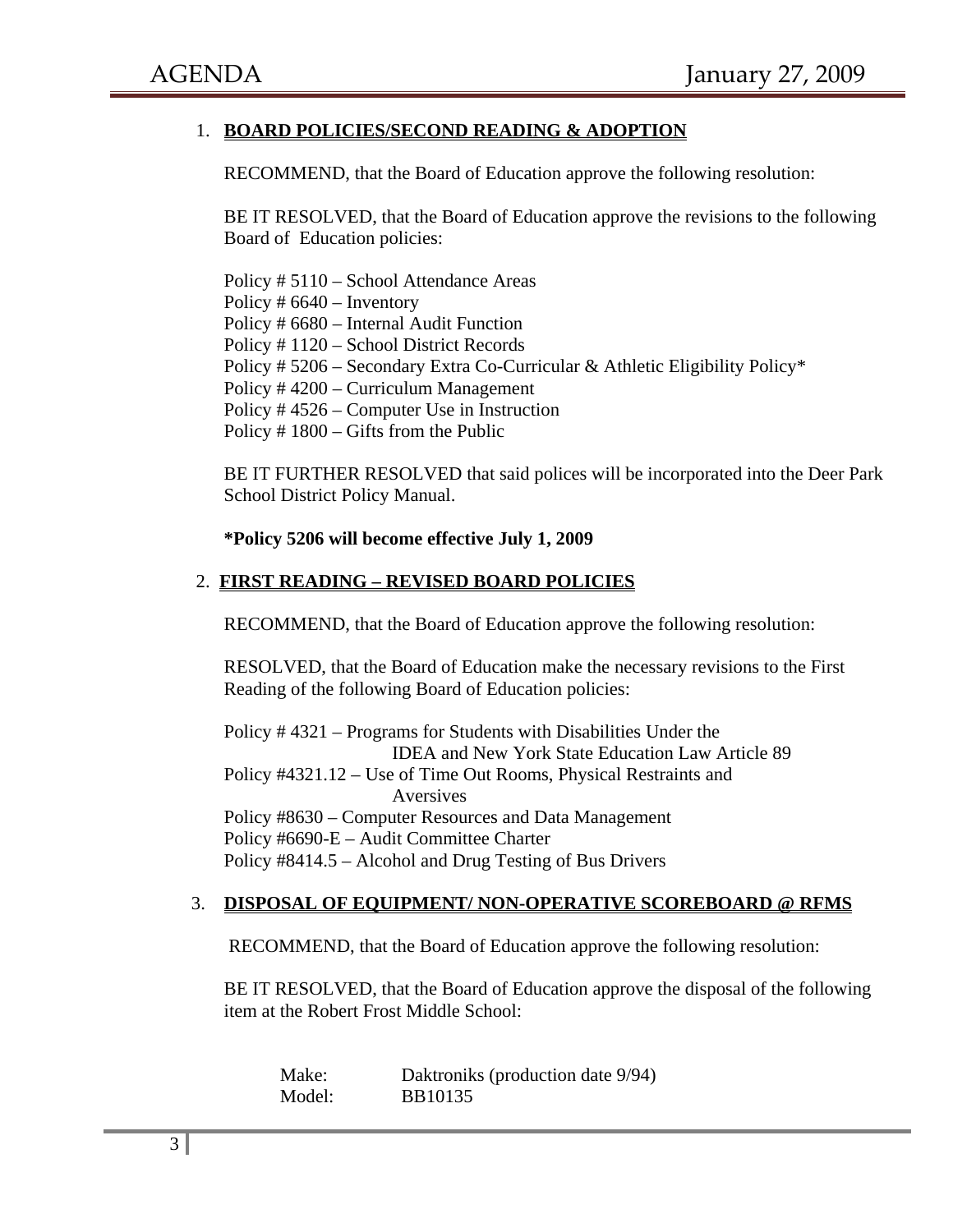Serial #: 26894

#### 4. **DISPOSAL OF EQUIPMENT/ NON-OPERATIVE SCOREBOARD @ HS**

RECOMMEND, that the Board of Education approve the following resolution:

BE IT RESOLVED, that the Board of Education approve the disposal of the following item at the Deer Park High School:

> Make: Omega Model: OSM-6 Serial #: 3085-503

### 5. **DISPOSAL OF FURNITURE & EQUIPMENT/ROBERT FROST MS**

RECOMMEND that the Board of Education approve the following resolution:

BE IT RESOLVED that the Board of Education approve the disposal of the following items in the Robert Frost Middle School:

> GE Washing Machines (2)  $\#100473 / \#000972$ 4 drawer and cabinet wooden desks (2) #100071 / #100068

### 6. **ADDITIONAL CSE PARENT MEMBER**

RECOMMEND, that the Board of Education approve the following resolution:

BE IT RESOLVED, that the Assistant Superintendent of Pupil Personnel Services is recommending an additional CSE parent member for the 2008-2009 school year and,

 BE IT FURTHER RESOLVED, that Kim Costanza will be included on the CSE committee with our school staff and other parent members.

### 7. **LATE WINTER COACH POSITION**

RECOMMEND, that the Board of Education approve the following position which has been recommended by A. Amesti, Athletic Director:

Mark Davy Boys Wrestling Coach Step 1 7 Units \$3073.07

### 8. **DECREASE IN MILEAGE REIMBURSEMENT**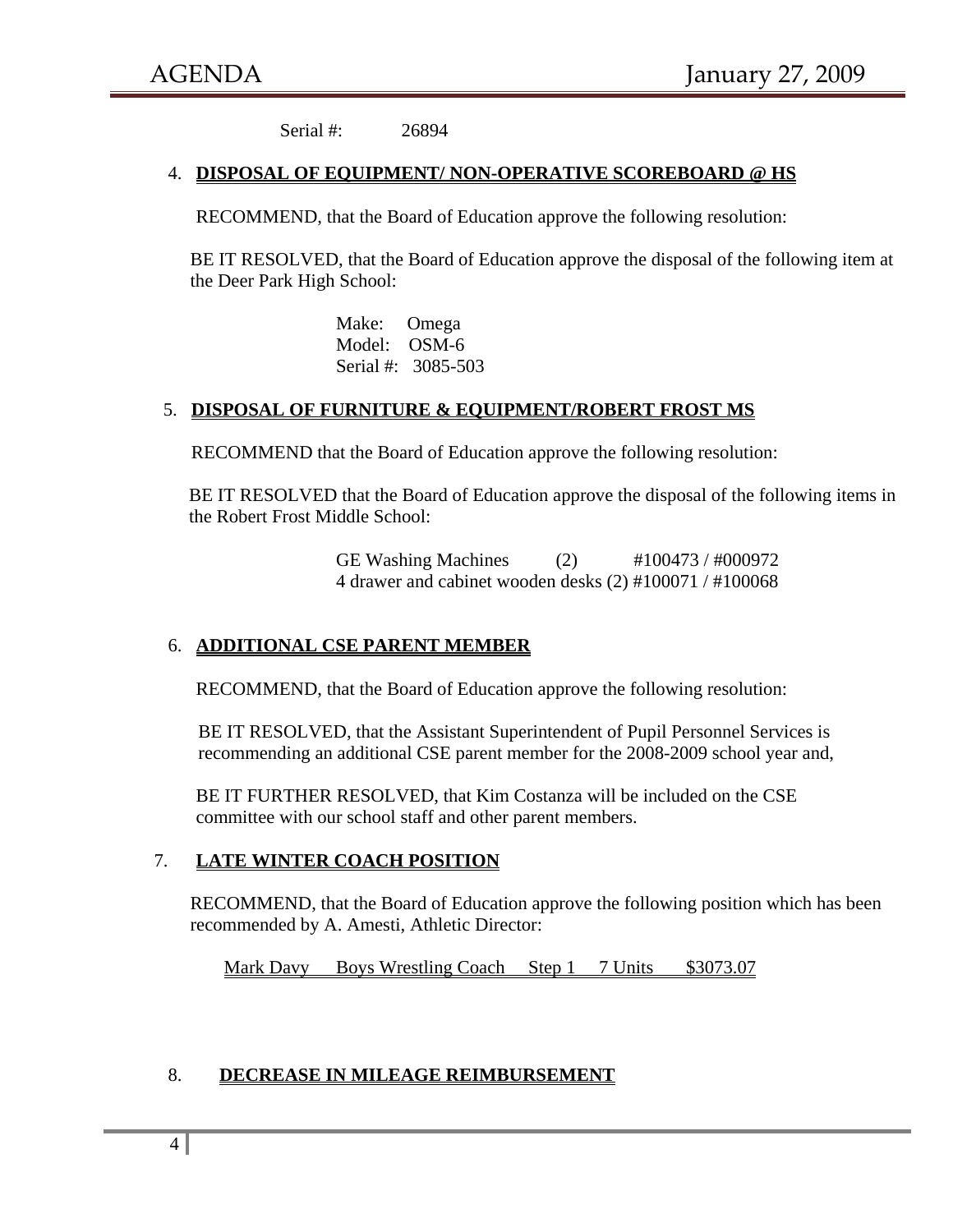RECOMMEND, that the Board of Education approve the following resolution:

BE IT RESOLVED, that in accordance with the rules and regulations of the Internal Revenue Services, mileage is to be decreased to 55 cents per mile, from the previous 58.5 cents per mile that was based on the 2008 rate.

BE IT FURTHER RESOLVED that the Board of Education will adhere to IRS regulations and decrease said mileage to 55 cents per mile as of January 27, 2009.

### 9. **AUDIT COMMITTEE**

RECOMMEND, that the Board of Education approve the following resolution:

BE IT RESOLVED, that the Board of Education accept the resignation of Ron Wayne as a member of the Audit Committee, and

BE IT FURTHER RESOLVED that the Board of Education accept Jerome Norris as a new member of the Audit Committee to become effective immediately.

### VI. **APPROVAL OF SCHEDULES**

RECOMMEND, that the Board of Education approve the following schedules collectively:

#### **SCHEDULE 09-BP-687 – SCHEDULE OF BILLS PAYABLE**

| Trust and Agency           | #6 | 12/16/08 | \$2,572,818.34 |
|----------------------------|----|----------|----------------|
| <b>Federal Fund</b>        | 15 | 12/19/08 | 163,868.44     |
| General Fund               | 18 | 12/19/08 | 6,301,704.60   |
| School Lunch               | 8  | 12/19/08 | 4,664.80       |
| Workers' Comp. & Unemploy. | 14 | 12/24/08 | 6,757.24       |
| Workers' Comp. & Unemploy. | 15 | 1/6/09   | 6,064.61       |
| <b>Federal Fund</b>        | 17 | 1/6/09   | 63,129.34      |
| General Fund               | 21 | 1/6/09   | 1,030,566.41   |
| Workers' Comp. & Unemploy. | 16 | 1/15/09  | 30,905.74      |
| School Lunch               | 9  | 1/20/09  | 97,953.17      |
| <b>Federal Fund</b>        | 19 | 1/20/09  | 27,941.66      |
| General Fund               | 23 | 1/20/09  | 2,546,996.44   |
|                            |    |          |                |

#### **SCHEDULE 09-E-312 – TRANSFER OF BUDGETARY FUNDS**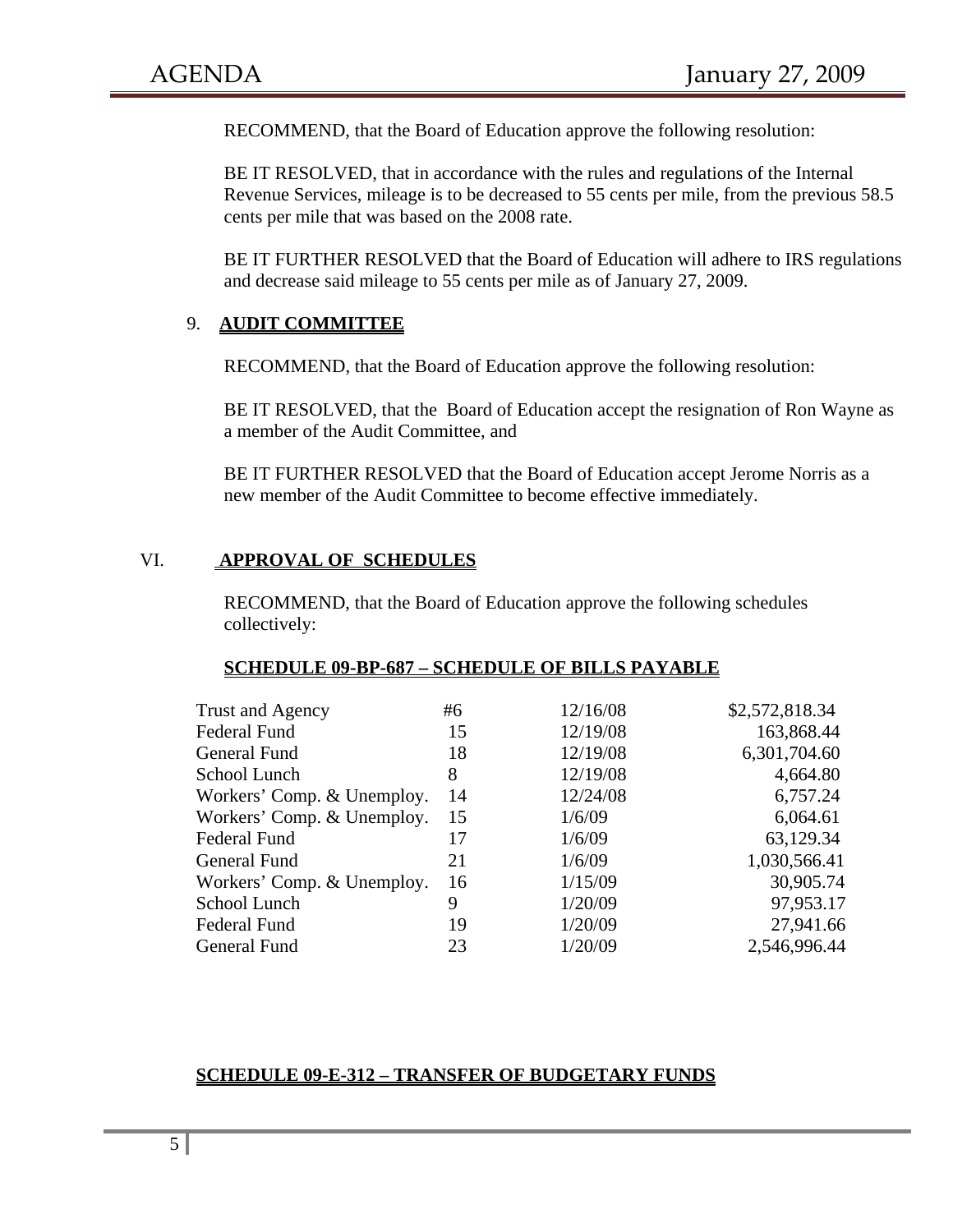Explanation of Budgetary Transfer T17, T18 & 19

#### **SCHEDULE 09-F-121 – CONTRACT REPORT**

### **SCHEDULE 09-H-01 – HOME TEACHING REGULAR AND SPECIAL EDUCATION (CONFIDENTIAL)**

#### **SCHEDULE 09-S-01 – SPECIAL TRANSPORTATION (CONFIDENTIAL)**

#### **NON-INSTRUCTIONAL**

#### **SCHEDULE 09-CS-82 – CHANGE OF SALARY.STATUS (NON-INSTRUCTIONAL)**

#### **Joanne Carberry**

DO/Secretary to Assistant Superintendent Salary: One time back pay of \$10,736 due to an Error in prior step appointment Effective: 1/14/09

#### **Clara DeDona**

DO/Secretary to Assistant Superintendent Salary/Step: One time back pay of \$5,910 due to an Error in prior step appointment Move to Step 8C @ \$49,382 - (7/1/08 retroactive) Effective: 1/14/09

#### **SCHEDULE 09-NN-368 – APPOINTMENTS (NON-INSTRUCTIONAL)**

#### **Robert Ferrandino**

Transportation Bus Driver Salary: \$18.88 / hr. Effective: 1/5/09

#### **Robert Perry**

Transportation Bus Driver Salary: \$18.88 / hr. Effective: 1/21/09

### **SCHEDULE 09-NNPS-221 – PER DIEM SUBSTITUTES (NON INSTRUCTIONAL)**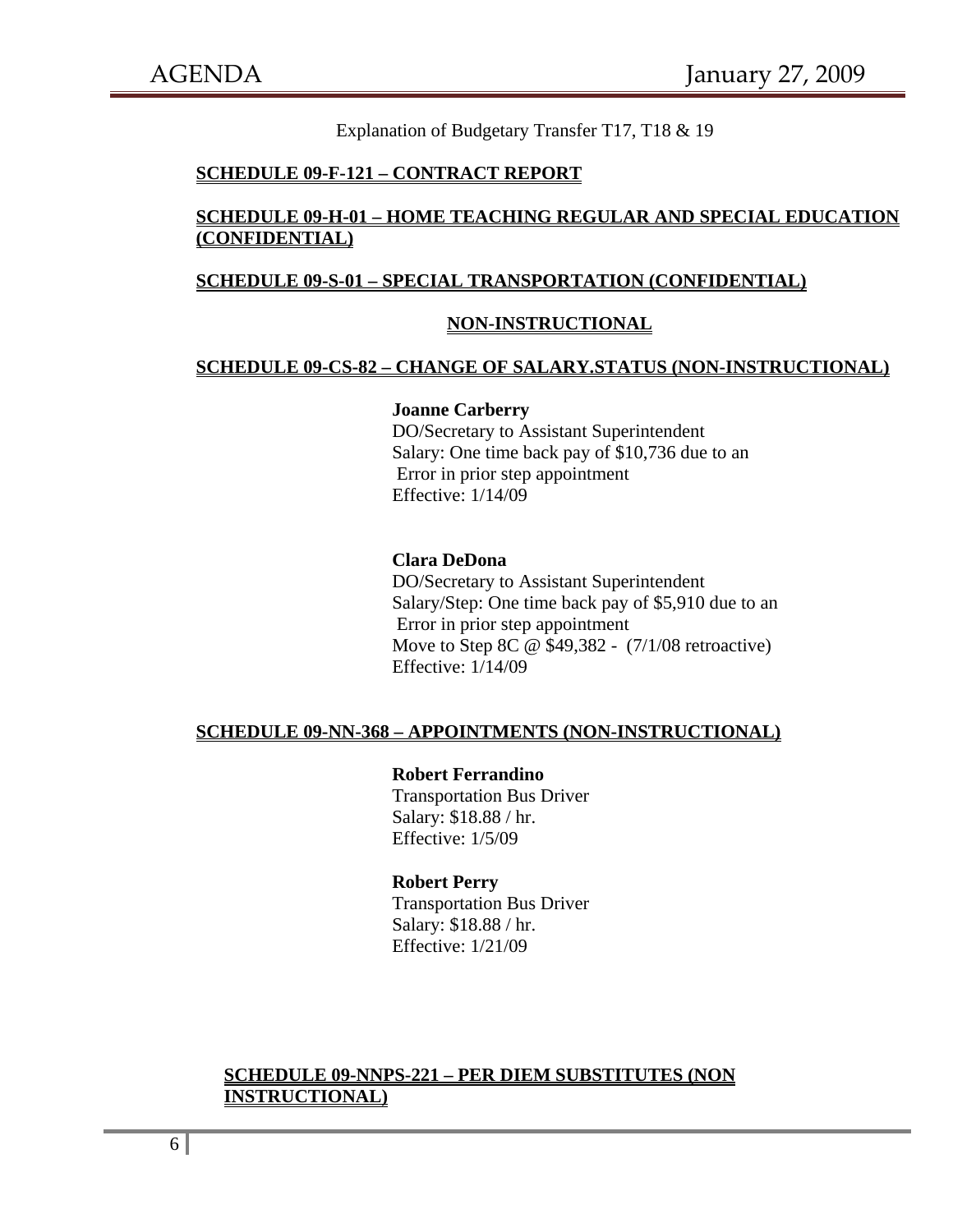#### **Christina Sikalas**

Substitute Aide Salary: \$8.00 / hr. Effective: 1/5/09

### **CHEDULE 09-NNS-07 – APPOINTMENTS (NON-INSTRUCTIONAL) (Regular Permanent Substitute)**

 **Jeanne Bosenbeck Position:** Long Term Substitute Clerical

School: John F. Kennedy Salary: \$15/hr. Date: 1/5/09

## **SCHEDULE 09-00-315 – RETIREMENTS/REMOVALS/TERMINATIONS/ RESIGNATIONS (NON-INSTRUCTIONAL)**

### **Julia Santamaria**

May Moore School/Cafeteria Aide Effective: 12/17/08 Resignation: No outstanding obligation to the District

### **Collette Daly**

JFK/Cafeteria Aide Effective: 1/6/09 Resignation: No outstanding obligation to the District

### **Yvens Louis-Charles**

Transportation/Bus Driver Effective: 1/16/09 Resignation: No outstanding obligation to the District

#### **Elaine Saal**

JFK/Cafeteria Aide Effective: 1/5/09 Resignation: No outstanding obligation to the District

#### **Kathleen Wasilewski**

Transportation/Bus Driver Effective: 1/9/09 Resignation: No outstanding obligation to the District

 **Jessie Johnson** Districtwide/Substitute Cafeteria Aide (only)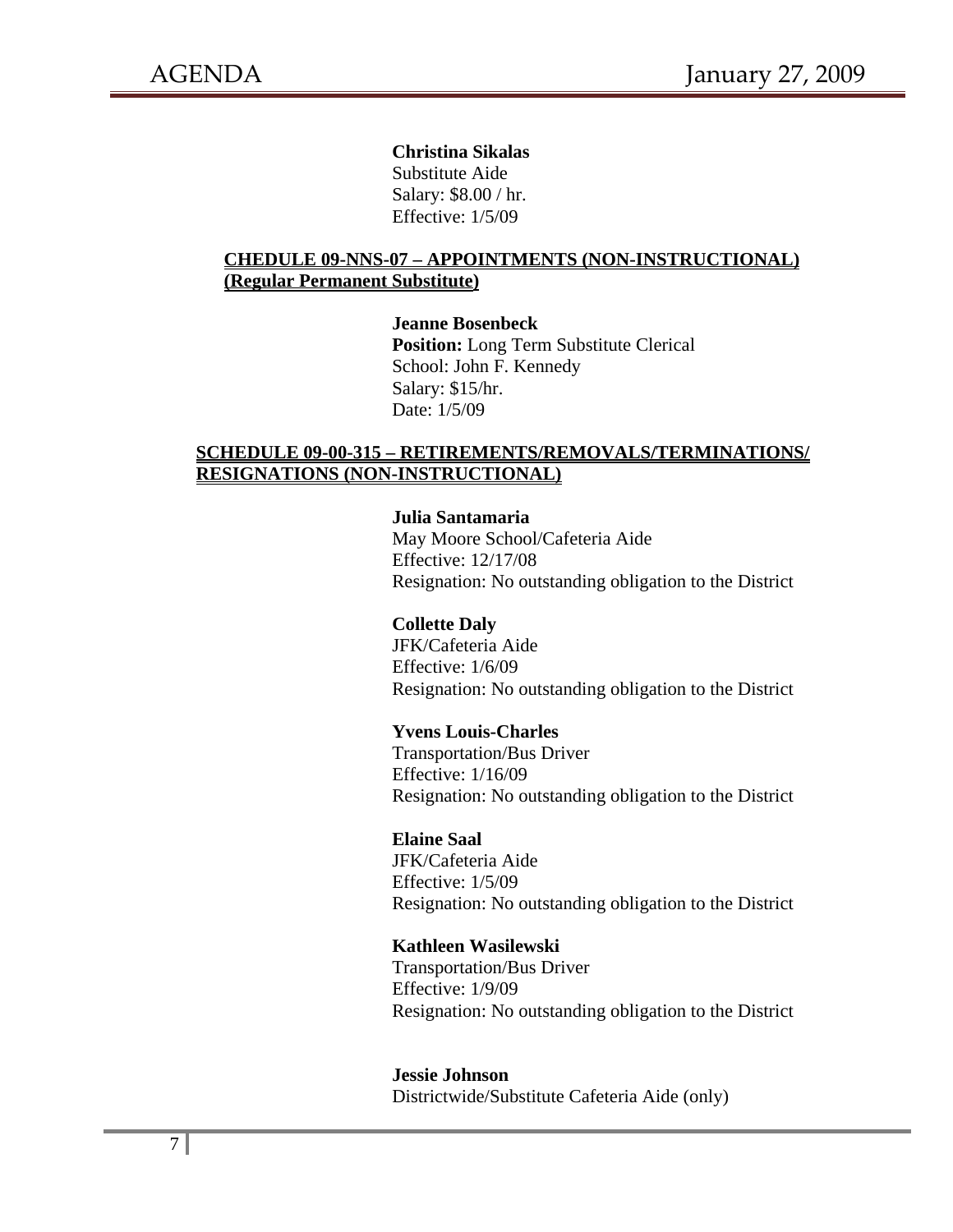Effective: 1/5/09 Resignation: No outstanding obligation to the District

**Marisa LaMotte** Districtwide / Substitute Cafeteria Aide Effective: 1/7/09 Resignation: No outstanding obligation to the District

### **Rhonda Lepore**

 Districtwide / Substitute Cafeteria Aide Effective: 1/5/09 Resignation: No outstanding obligation to the District

#### **Ada Lorenzen**

Districtwide / Substitute Cafeteria Aide Effective: 1/5/09 Resignation: No outstanding obligation to the District

#### **Patricia Moloney**

Districtwide / Substitute Cafeteria Aide Effective: 1/5/09 Resignation: No outstanding obligation to the District

**Jennifer Pistani** Districtrwide / Substitute Cafeteria Aide Effective: 1/5/09 Resignation: No outstanding obligation to the District

## **SCHEDULE 09-QQ-128 – LEAVES OF ABSENCE (NON-INSTRUCTIONAL)**

 **Salvatore Greco**  Transportation/Bus Aide Effective: 1/5/09-2/1/09

#### **Jennifer Staudt**

Lincoln / Pre-K Parent Worker Effective: 1/7/09-1/23/09

### **INSTRUCTIONAL**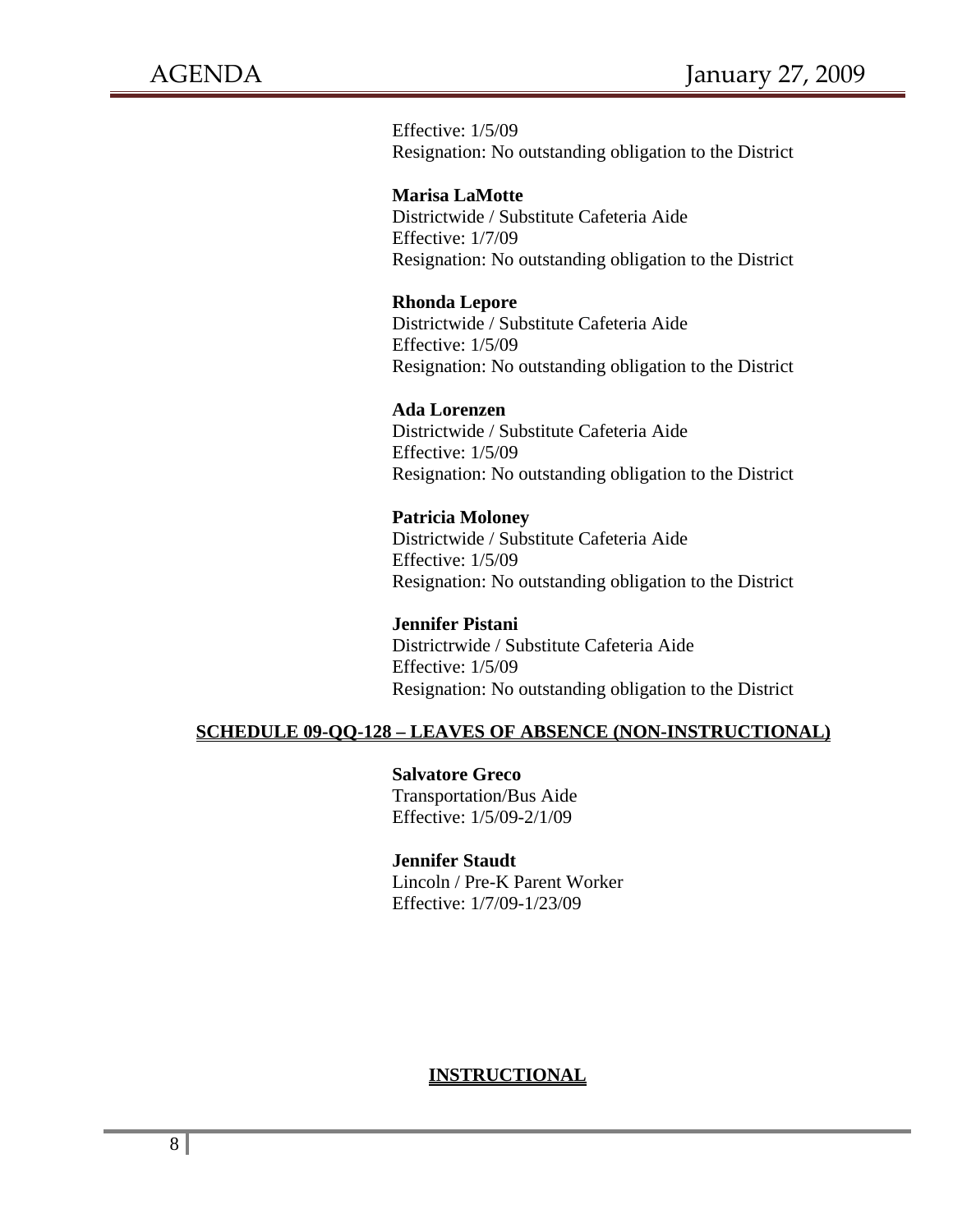## **SCHEDULE 09-LR-87 – LONG TERM SUBSTITUTE (LR) APPOINTMENTS INSTRUCTIONAL**

### **Stephanie Testa**

School: JFK – Long Term Substitute (LR) Teaching Area: Elementary Certification: Initial Salary/Step: \$46,667 – BA/Step 1 (Prorated at \$29,867) Effective: 12/17/08-6/30/09 or at the discretion of the Board of Education

#### **Erica Rossi**

School: RF – Long Term Substitute (LR) Teaching Area: Elementary Certification: Initial Salary/Step: \$46,667 – BA/Step 1 (Prorated at \$6533) Effective: 12/21/08-1/30/09 or at the discretion of the Board of Education

#### **Sabrina Stern**

School: HS – Long Term Substitute (LR) Teaching Area: ELA Certification: Initial Salary/Step: \$46,667 – BA/Step 1 (Prorated at \$25,667) Effective: 1/19/09-6/30/09 or at the discretion of the Board of Education

#### **Margherita Mangiafreno**

School: HS – Long Term Substitute (LR) Teaching Area: World Languages Certification: Initial Salary/Step: \$51,353 – MA/Step 1 (Prorated at \$16,948) Effective: 2/2/09-5/8/09 or at the discretion of the Board of Education

### **SCHEDULE 09-N-228 – APPOINTMENTS (INSTRUCTIONAL)**

#### **Margaret Sullivan**

School: JQA/Probationary Teaching Area: Special Education Certification: Permanent Effective: Change of Tenure Date Due to Prior Tenure **New Probationary Period: 9/1/08-8/31/10** 

#### **Colleen Scannell**

School: MM/Probationary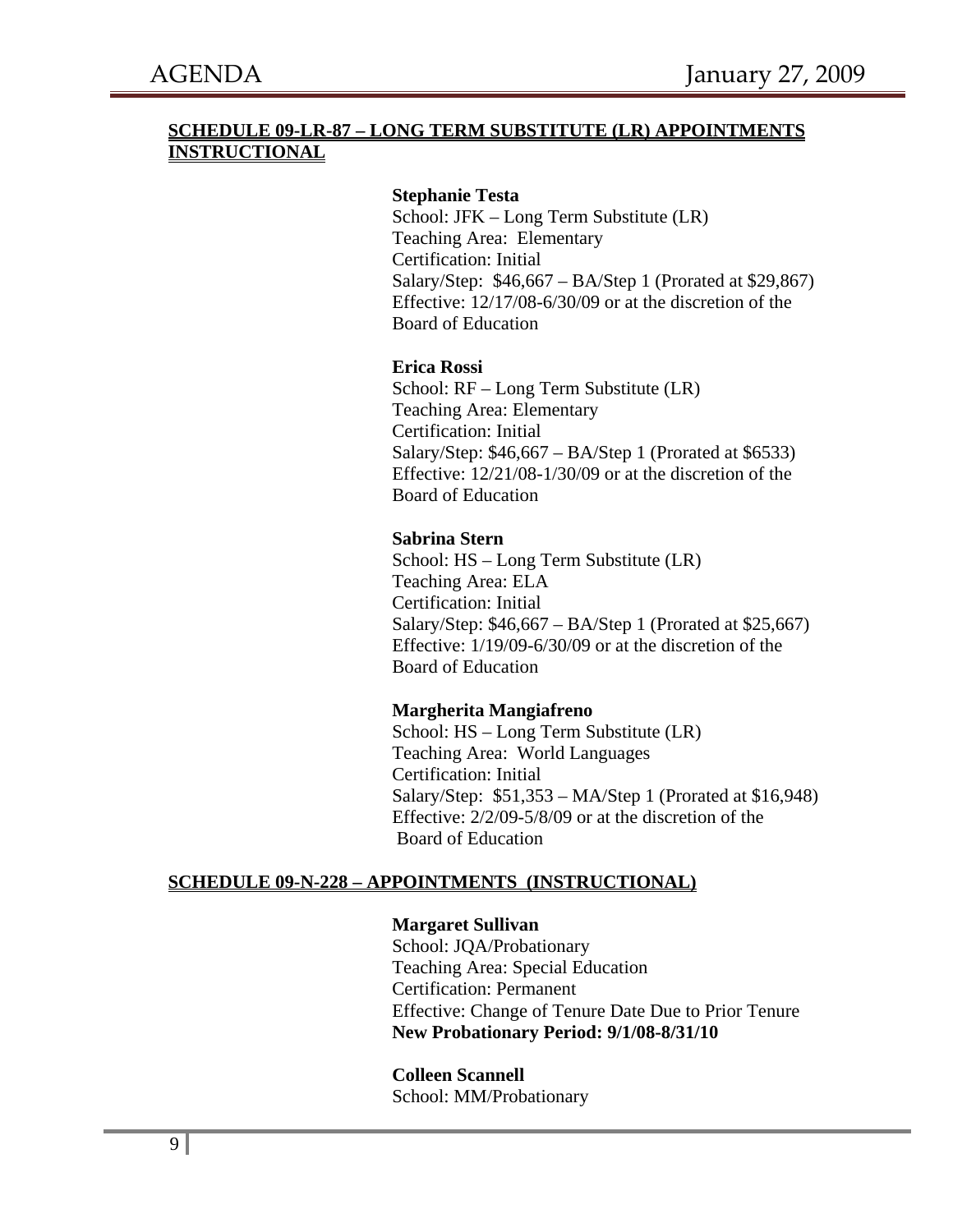Teaching Area: Special Education Certification: Initial Effective: Change of Tenure Date Due to Leave of Absence **New Probationary Period: 9/1/06-10/31/09** 

#### **Lori Reutzel**

 **School -** JFK /Probationary Teaching Area: Teaching Assistant Certification: Level II Effective: Change of Tenure Date Due to Leave of Absence **New Probationary Period: 9/1/06-10/31/09** 

#### **Odeida Mercorella**

 School: JQA/Probationary Teaching Area: Teaching Assistant Certification: Continuing Effective: Change of Tenure Date Due to Leave of Absence **New Probationary Period: 9/1/06-11/30/09**

#### **SCHEDULE 09-NS-231 – APPOINTMENTS (INSTRUCTIONAL) REGULAR SUBSTITUTES)**

#### **Marisa Evert**

School: RF / Permanent Substitute Certification: Pending Salary/Step: \$115/day Effective: 1/5/09-5/31/09 or at the discretion of the Board of Education

#### **Sandra James**

School: JFK/Permanent Substitute Certification: Pending Salary/Step: \$115 / day Effective:  $1/5/09 - 5/31/09$  or at the discretion of the Board of Education

#### **Joseph Sinisgalli**

School/RF/ Permanent Substitute Certification: Initial Salary/Step: \$115 /day Effective:  $1/5/09 - 5/31/09$  or at the discretion of the Board of Education

### **Pamela Furbeck**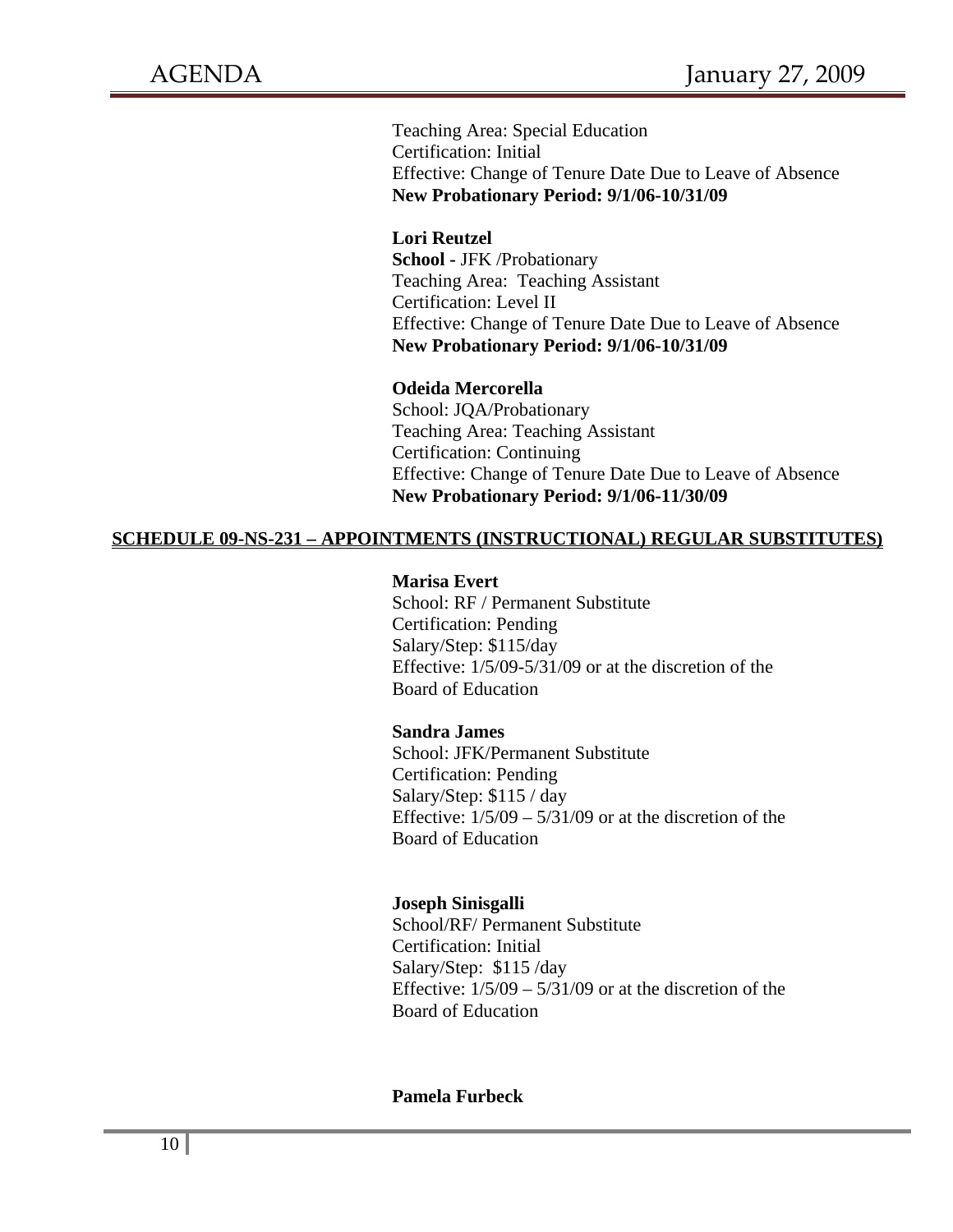School: JFK / Permanent Substitute Certification: Initial Salary/Step: \$115/day Effective: 12/15/08-5/31/09 or at the discretion of the Board of Education

### **Maria Bassi**

School**:** JFK/Permanent Substitute Certification: Initial Salary: \$115 / day Effective: 1/14/09-5/31/09 or at the discretion of the Board of Education

#### **Yvonne Ferrara**

School: RF / Permanent Substitute Certification: Pending Salary: \$115/ day Effective: 1/14/09-5/31/09 or at the discretion of the Board of Education

### **SCHEDULE 09-NPS-223 – PER DIEM SUBSTITUTES (INSTRUCTIONAL**)

#### **Marisa Evert**

Certification: Pending Per Diem Substitute Salary: \$100/day Effective: 6/1/09

#### **Sandra James**

Certification: Pending Per Diem Substitute Salary: \$100/day Effective: 6/1/09

#### **Joseph Sinisgalli**

Certification: Initial Per Diem Substitute Salary: \$100 / day Effective: 6/1/09

### **Pamela Furbeck**

Certification: Initial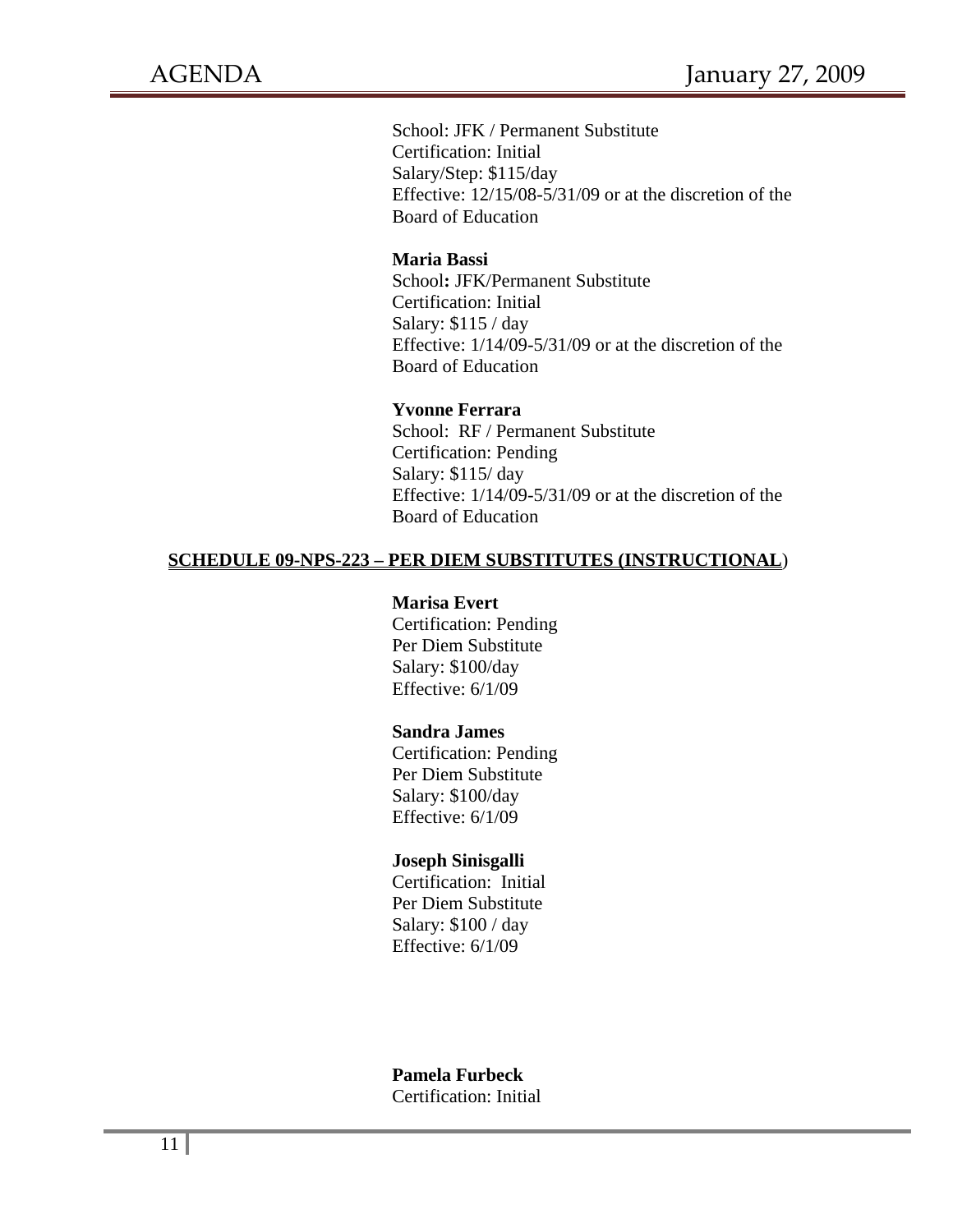Per Diem Substitute Salary: \$100 / day Effective: 6/1/09

### **Michael Platek**

Certification: Pending Per Diem Substitute Salary: \$100 / day Effective: 2/23/09

## **Christa Alfredsen**

Certification: Pending Per Diem Substitute Salary: \$100 / day Effective: 1/14/09

### **Maria Bassi**

Certification: Initial Per Diem Substitute Salary: \$100 / day Effective: 6/1/09

### **Yvonne Ferrara**

Certification: Pending Per Diem Substitute Salary: \$100 /day Effective: 6/1/09

### **Christopher Theodorakis**

Certification: Pending Per Diem Substitute Salary: \$100/day Effective: 1/21/09

### **Meghan Mitchell**

Certification: Pending Per Die Substitute Salary: \$100/day Effective: 1/21/09

### **SCHEDULE 09-0-205 – RETIREMENTS/ RESIGNATIONS/ TERMINATIONS/ REMOVALS (INSTRUCTIONAL)**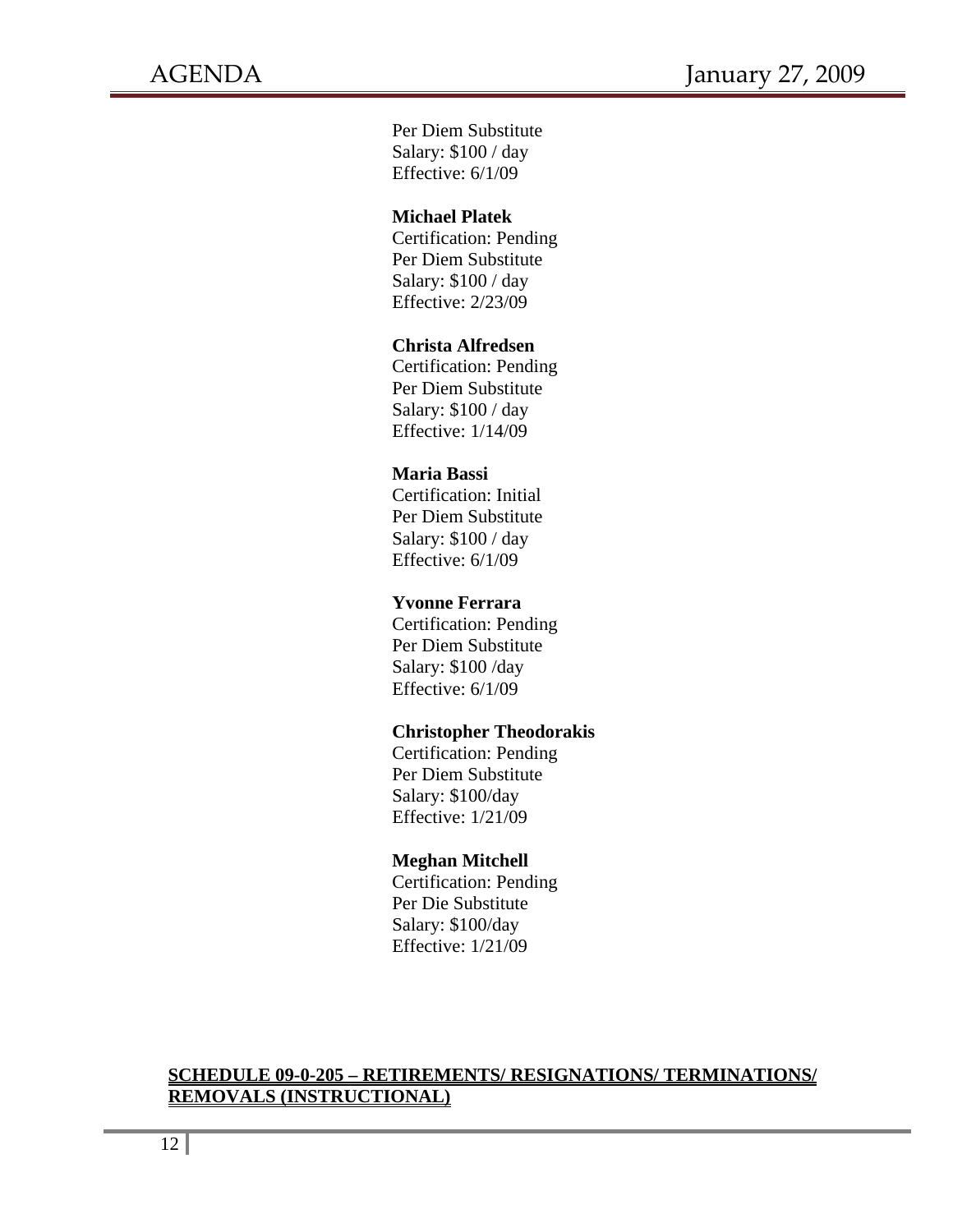### **Gene Levenstien**

District Office / Interim Asst. Superintendent for Business and Operations Effective: 12/18/08 Resignation: No outstanding obligation to the District

#### **Maria Bassi**

May Moore/Teaching Assistant Effective: 1/13/09 Resignation: to obtain a permanent substitute position at JFK

#### **Katie Coysh**

JFK/Permanent Substitute Effective: End of day 1/16/09 Resignation: No outstanding obligation to the District

#### **Kimberly Malawista**

RF/Elementary Effective: 1/5/09 Resignation: No outstanding obligation to the District

#### **SCHEDULE 09-Q-202 – LEAVES OF ABSENCE (INSTRUCTIONAL)**

#### **Alfonsina Squera**

School**:** HS / World Languages Effective: 2/2/09-3/20/09 – Maternity Sick Leave (FMLA) 3/21/09-5/8/09 – Remainder of FMLA

### **Elaine Tuozzo**

School: JFK/Elementary Effective: 12/12/08-1/16/09 – Medical Leave of Absence (FMLA)

#### **John Colford**

School: May Moore/Teaching Assistant Effective: 1/20/09-5/8 /09 – Leave of Absence to fulfill student teaching requirement

#### **Christine Harbison**

School: HS/English Effective: 1/17/09-6/30/09 – Child Rearing Leave (FMLA)

#### **Kelly Ann Acevedo**  School: JFK/Elementary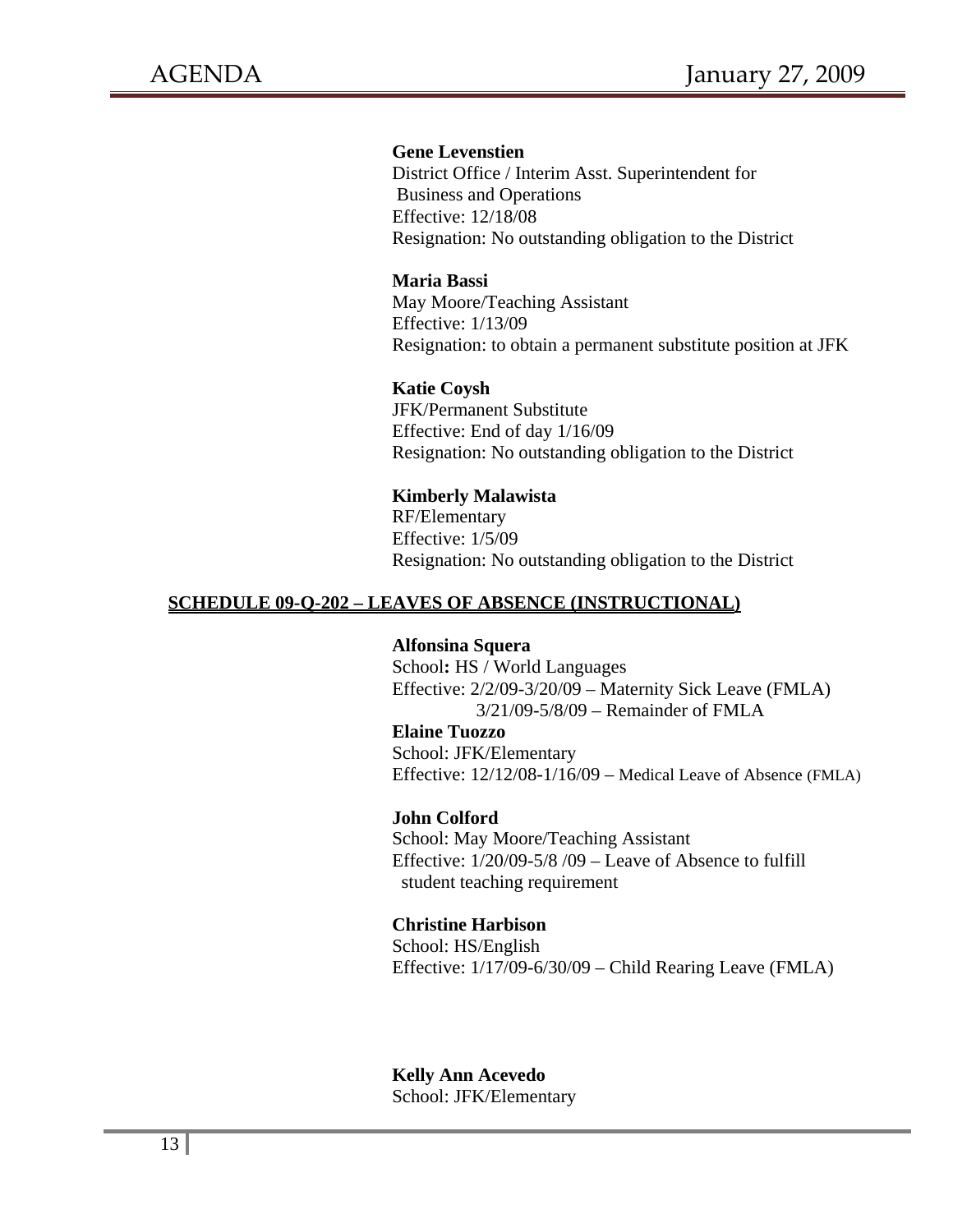Effective: Change of dates to: 11/20/08-2/27/09 – Maternity Sick Leave (FMLA)

 **Angela Muro**  School**:** JQA Elementary Effective: 1/26/09-3/9/09 – Leave of Absence (unpaid)

#### **Lori Reutzel**

School: JFK – Teaching Assistant Effective: 1/21/09-1/29/09 – Maternity Sick (FMLA) 1/30/09-3/20/09 – Remainder of FMLA

 **Caryn Kaplan**  School: JQA Physical Education Effective: 2/23/09-4/3/09 – Maternity Sick Leave (FMLA)

#### **Kathleen Millis**

School: JFK Social Worker Effective: 12/1/08-1/4/09 – Sick Leave of Absence (FMLA) 1/5/09-1/8/09 - Remainder of FMLA

#### **Beth Pirozzi**

School: HS/ELA Effective: 2/23/09-4/3/09 – Maternity Sick Leave (FMLA)

### **SCHEDULE 09-TA-41 – APPOINTMENTS (INSTRUCTIONAL**)

#### **Frank DiGiovanni**

JQA/Probationary / Teaching Assistant Certification: Provisional Salary: \$17,000 / Step 2 (Prorated at \$10,300) Effective: 1/5/09 – 1/4/12

#### **Nichol Lazidis**

MM / Probationary / Teaching Assistant Certification: Pre Professional Salary: \$17,000 / Step 1 (prorated at \$9435) Effective: 1/14/09-1/13/12

#### **SCHEDULE 09-TTPA-61 – TEMPORARY ASSIGNMENT (INSTRUCTIONAL**)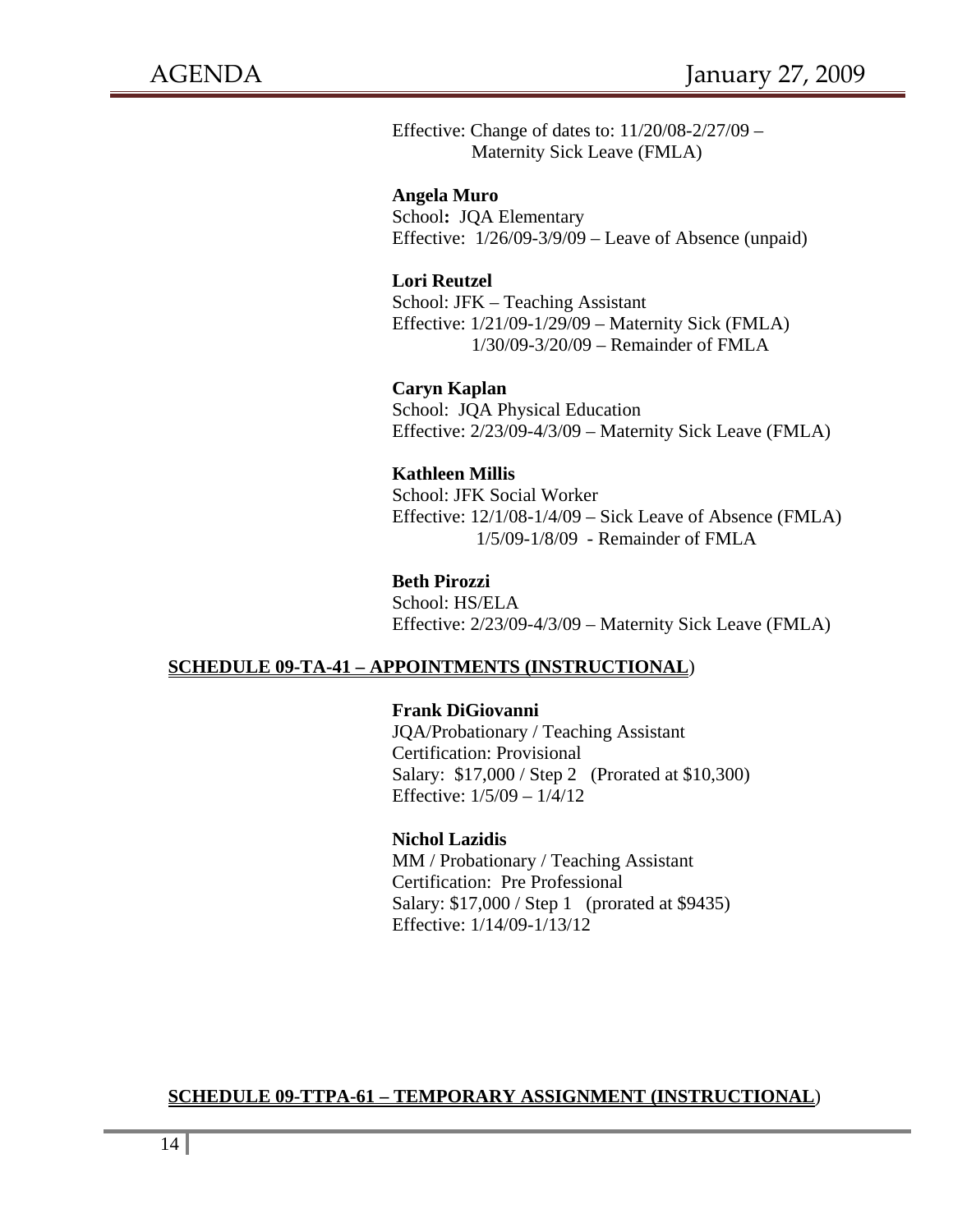**Susan Vozza**  Subject: After School Social Skills Program Teacher Salary: \$30.40 / hr. Effective: 1/20/09-6/30/09

# **Marie Tortorici**

Subject: After School Social Skills Program Teacher Salary: \$30.40 / hr. Effective: 1/20/09-6/30/09

### **Michael Gennaro**

Subject: Playdates for the Disabled Coach Salary: \$3985 Effective: 9/1/08-6/30/09

## VII. **RECEIPT OF SCHEDULES**

RECOMMEND, that the Board of Education approve the following schedules collectively:

### **SCHEDULE 09-A – 356 – TREASURER'S REPORT AND COMPUTER RUN**

| <b>Statement of Revenues -</b>  | General Fund – December               |  |  |
|---------------------------------|---------------------------------------|--|--|
|                                 | Federal Fund – December               |  |  |
|                                 | School Lunch Fund – December          |  |  |
| Treasurer's Report              | December                              |  |  |
| Cash Flow                       | December                              |  |  |
| <b>Check Listing of Numbers</b> | December 11, 2008 – December 22, 2008 |  |  |
|                                 | December 23, 2008                     |  |  |

School Lunch Operating Statement – December

### **SCHEDULE 09-B-687 – APPROPRIATION OF BUDGET STATUS REPORT**

| <b>Appropriation Budget Status Report</b> | General Fund – December<br>December / Regular Capital –<br>Capital<br><b>Bond Capital</b><br>Federal Fund – December |                                                        |  |
|-------------------------------------------|----------------------------------------------------------------------------------------------------------------------|--------------------------------------------------------|--|
| <b>Extra Classroom Activities Funds</b>   |                                                                                                                      | School Lunch Fund – December<br>November (High School) |  |
|                                           |                                                                                                                      | December (High School)                                 |  |
| <b>Trial Balance</b>                      | General Fund                                                                                                         |                                                        |  |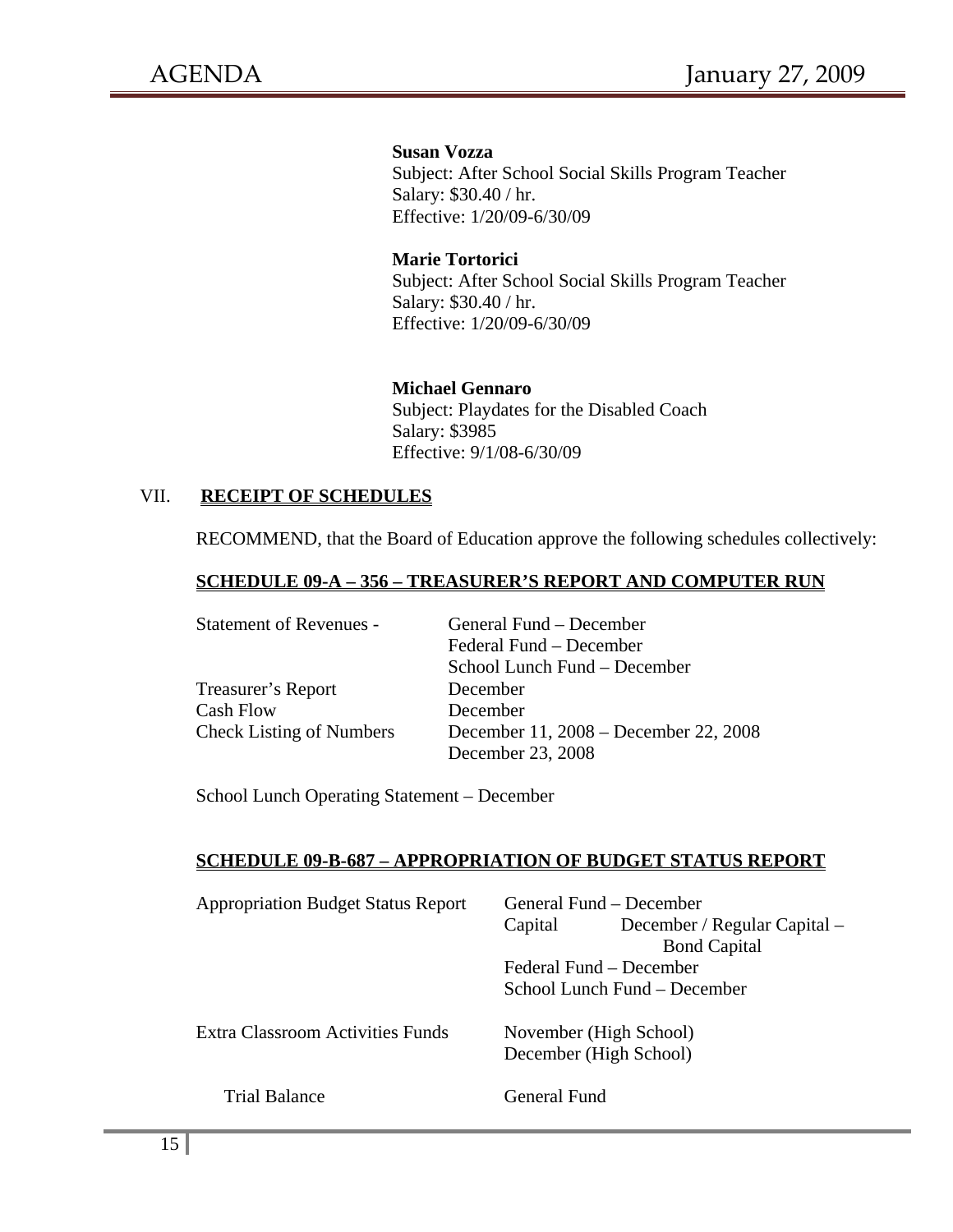School Lunch Workers' Comp. & Unemployment Federal Fund Capital Projects Trust & Agency Private Purpose Trust Flexible Benefits

## VIII. **PUBLIC BE HEARD**

# IX. **CONCERNS, COMMENTS QUESTIONS / Board of Education**

# ¾ **BOARD OF EDUCATION / CAREER DISCLOSURE**

## X. **ADJOURNMENT**